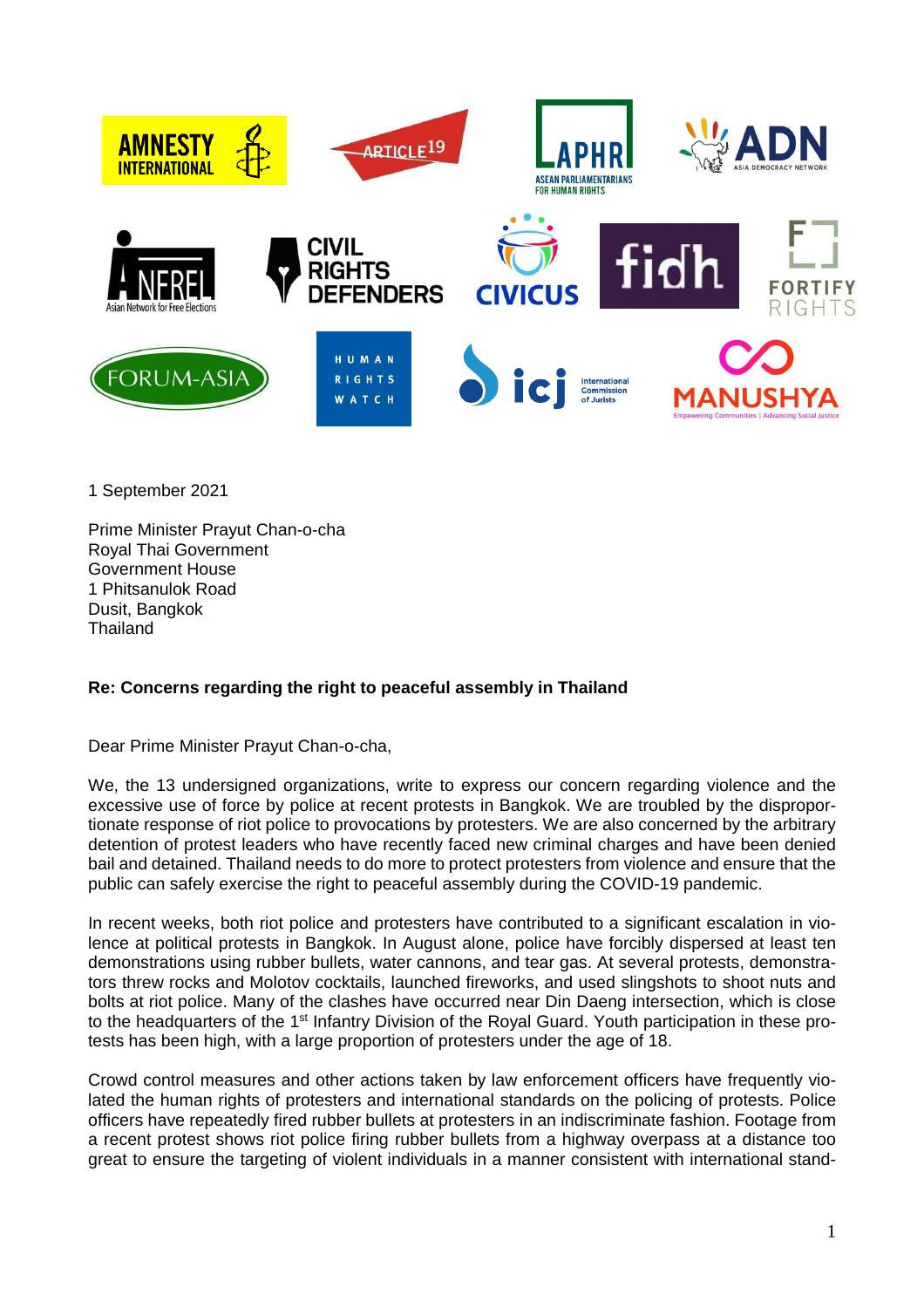ards. In other videos, police officers appear to shoot rubber bullets at individuals passing on motorcycles, including at point blank range. Journalists, including those who visibly identified themselves as press, have also reported being hit with rubber bullets at protests.

Police have reportedly fired tear gas canisters directly at protesters. On 13 August 2021, a protester, Thanat Thanakitamnuay, was hit in the face by an object believed to be a tear gas canister fired by police at Din Daeng intersection and has reportedly lost sight in his right eye.

The recent use of firearms by unknown assailants at a protest raises further grave concerns. On 18 August 2021, three teenage protesters were shot with live ammunition in front of the Din Daeng Police Station. One of the victims—a 15-year-old boy—was hit by a bullet in the neck and remains in intensive care. According to a hospital report he is suffering from paralysis of both arms and legs and is not responding to stimulus. The other two injured protesters were reportedly 14 and 16 years old. The police have denied using live ammunition during the protest and said they are investigating the shooting.

In addition to cracking down on street protests, Thai authorities have continued their harassment of protest leaders and participants through legal processes. Since July 2020, more than 700 individuals, including at least 130 children, have been investigated in connection to their protest activities.<sup>1</sup> Between 7 and 9 August 2021, at least 32 protest leaders and participants were arrested and charged with a variety of offences. Ten were arbitrarily denied bail and subjected to pre-trial detention.

Two of the protesters who were arrested, Arnon Nampa and Jatupat Boonpattararaksa, are Gwangju Prize for Human Rights laureates. Arnon was charged, *inter alia*, with lèse-majesté (defaming the monarchy) in relation to a speech he gave on monarchy reform at a protest in Bangkok on 3 August 2021. Jatupat was charged with, *inter alia*, violating a COVID-19 emergency regulation after he organized a protest in front of Thung Song Hong Police Station on the same day. Seven other protest leaders—Parit Chiwarak, Nutchanon Pairoj, Sirichai Natueng, Phromsorn Weerathamjaree, Panupong Chadnok, Thatchapong Kaedam, and Panadda Sirimatkul—were all charged, *inter alia*, with violating a COVID-19 emergency regulation as a result of their participation in a peaceful protest in front of the Border Patrol Police Region 1 Headquarters on 2 August 2021. Sam Samart, a 19 year-old, was arrested on 7 August and charged, *inter alia*, with violating a COVID-19 emergency regulation in relation to the protest in front of the Border Patrol Police Region 1 Headquarters on 2 August 2021.

Many of these activists have previously been detained, prosecuted, and imprisoned for their protest activities. In 2016, Jatupat was sentenced to two-and-a-half years' imprisonment after he was convicted of lèse-majesté. Earlier this year, Parit was detained for 91 days on similar charges. Arnon, Panupong, and Phromsorn were also arrested earlier this year and were released from pre-trial detention in June.

The court determined that the activities of key protest leaders including Arnon, Parit, and Jatupat violated the bail conditions connected to their previous lèse-majesté cases, which prohibited them from participating in political protests or further defaming the monarchy. They could face years of pretrial detention.

At least eight of the detained protesters have reportedly tested positive for COVID-19 while jailed. On 26 August 2021, the Court of Appeal granted bail to Sirichai Natueng, Panadda Sirimasakul, and Sam Samart, and they were released from custody. Even though prisons are overwhelmed with COVID-19 cases, the other seven protest leaders remain in pre-trial detention, each having been denied bail at least twice.

 $^{\text{1}}$  Thai Lawyers for Human Rights, 'สถิติคดี 1 ปี หลังเยาวชนเริ่มปลดแอก: ยุติการใช้ "กฎหมาย เป็นเครื่องมือปราบปรามทางการเมือง', 18 July 2021, available at: [https://tlhr2014.com/archives/32258.](https://tlhr2014.com/archives/32258)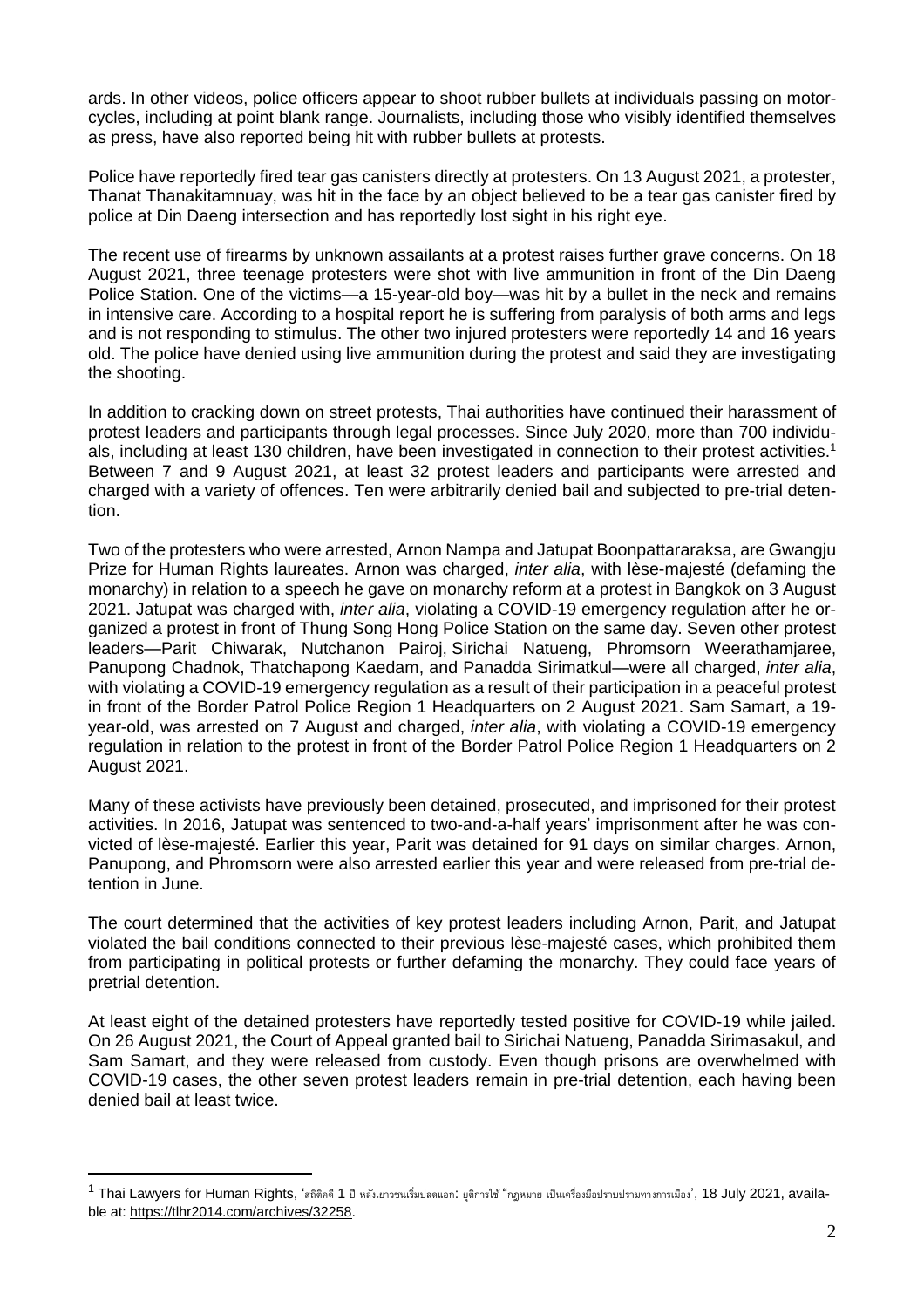## **Thailand's obligations under international law and relevant standards**

Article 21 of the International Covenant on Civil and Political Rights (ICCPR), which Thailand ratified in 1996, guarantees the right to peaceful assembly. While some restrictions on assembly are permissible under international law, any restriction on this right must be 'imposed in conformity with the law and . . . necessary in a democratic society.<sup>'2</sup> ICCPR Article 21 enumerates a list of the permissible justifications for a restriction on assembly: to protect national security, public safety, public order, public health, public morals, or the rights and freedoms of others.<sup>3</sup> No other governmental interest can justify a restriction on peaceful assembly.

The Convention on the Rights of the Child, which Thailand ratified in 1992, protects children's right to freedom of peaceful assembly.<sup>4</sup>

In its General Comment No. 37, the UN Human Rights Committee elaborated on the importance of the right to peaceful assembly:

Together with other related rights, [the right to freedom of peaceful assembly] constitutes the very foundation of a system of participatory governance based on democracy, human rights, the rule of law and pluralism. Peaceful assemblies can play a critical role in allowing participants to advance ideas and aspirational goals in the public domain and to establish the extent of support for or opposition to those ideas and goals. Where they are used to air grievances, peaceful assemblies may create opportunities for the inclusive, participatory and peaceful resolution of differences.<sup>5</sup>

The right to peaceful assembly is foundational to many other rights and, in particular, helps to ensure economic, social, and cultural rights are upheld. Moreover, protest is often one of the most effective tools available for marginalized individuals and groups to successfully advocate for change.<sup>6</sup>

For these reasons, international law is especially protective of protests with a political nature. According to the Human Rights Committee, 'assemblies with a political message should enjoy a heightened level of accommodation and protection.<sup>'7</sup> As such, the creation of perimeters around government buildings or official locations that demarcate where assemblies may not take place 'should generally be avoided, *inter alia*, because these are public spaces. Any restrictions on assemblies in and around such places must be specifically justified and narrowly circumscribed.<sup>8</sup>

The threat to public health posed by the COVID-19 pandemic may justify narrow restrictions on the right to freedom of peaceful assembly, but such restrictions must meet the requirements of legality,

<sup>&</sup>lt;sup>2</sup> International Covenant on Civil and Political Rights, Article 21.

 $3$  lbid.

<sup>4</sup> Convention on the Rights of the Child, Article 15.

<sup>&</sup>lt;sup>5</sup> Human Rights Committee General Comment No. 37, UN Doc. CCPR/C/GC/37, para. 1, (23 July 2020) [hereinafter General Comment No. 37]. Unofficial Thai language translation is available at: [https://www.icj.org/wp-content/up](https://www.icj.org/wp-content/uploads/2021/08/1.-%2525E0%2525B9%252584%2525E0%2525B8%252597%2525E0%2525B8%2525A2_GC-37.pdf)[loads/2021/08/1.-](https://www.icj.org/wp-content/uploads/2021/08/1.-%2525E0%2525B9%252584%2525E0%2525B8%252597%2525E0%2525B8%2525A2_GC-37.pdf)ไทย\_GC-37.pdf

 $<sup>6</sup>$  Id. at para. 2.</sup>

 $<sup>7</sup>$  Id. at para. 32.</sup>

 $8$  Id. at para. 56.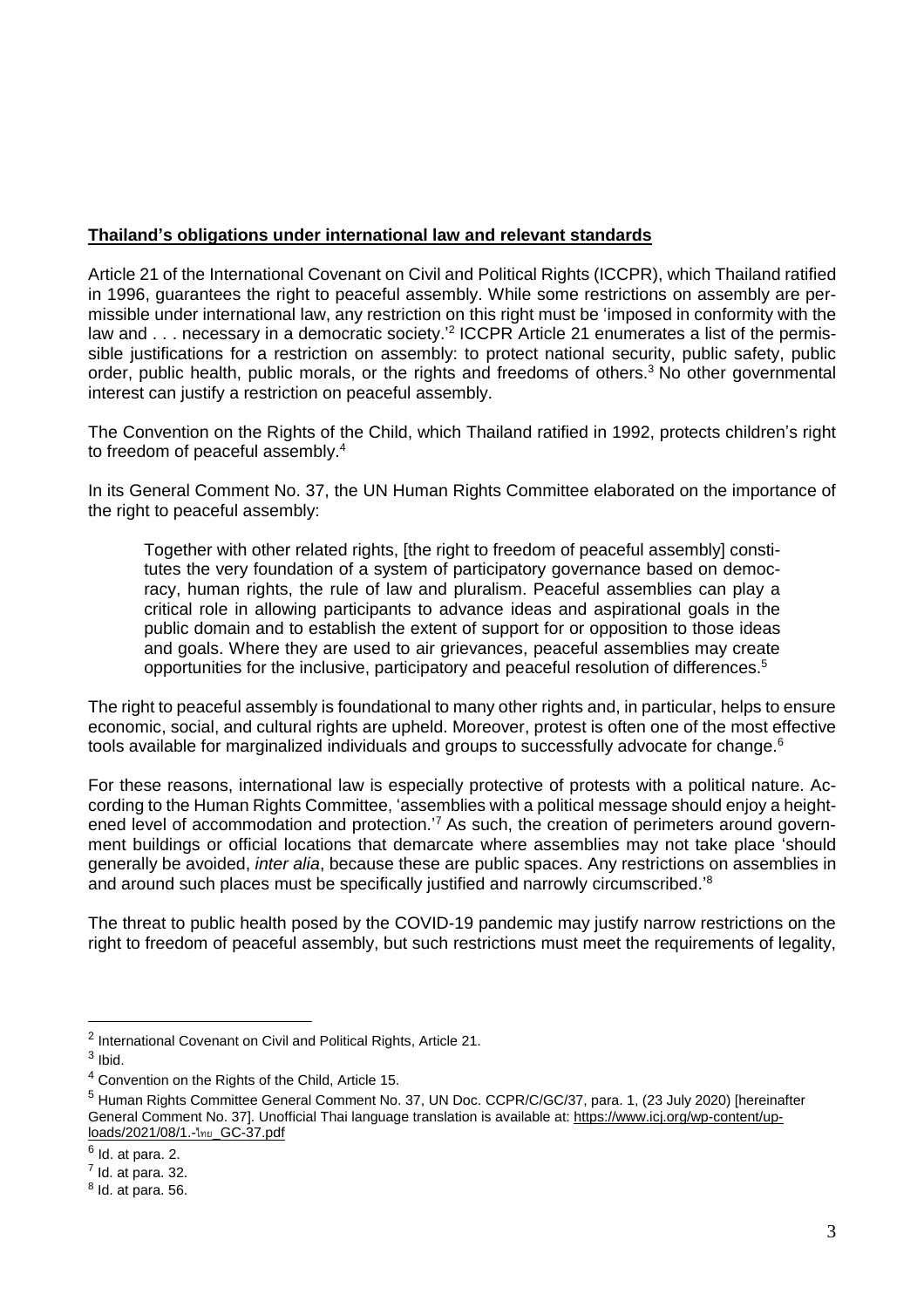necessity, and proportionality under international human rights law.<sup>9</sup> In assessing whether a measure is necessary and proportionate to a legitimate aim, consideration should be given to whether the measure in question is the least intrusive means of achieving that aim. The Office of the UN High Commissioner for Human Rights has issued guidance on issues affecting civic space in the context of the COVID-19 pandemic, noting that:

States should ensure that the right to hold assemblies and protests can be realized. and only limit the exercise of that right as strictly required to protect public health. Accordingly, States are encouraged to consider how protests may be held consistent with public health needs, for example by incorporating physical distancing.<sup>10</sup>

In April 2020, UN Special Rapporteurs and Working Groups warned against the excessive use of force to enforce COVID-19-related restrictions on protesters, stating, 'emergency measures can be a more direct threat to their life, livelihood, and dignity than even the virus itself.'<sup>11</sup> Moreover, aggressive police action against protesters may defeat the purpose of emergency measures. Arrest, detention, the use of force, and dispersal of protests can increase the risk of virus transmission for protesters and law enforcement officials alike.<sup>12</sup>

States have an obligation to protect journalists, monitors, and members of the public—as well as public and private property—from harm.<sup>13</sup> As such, state actors must take steps to ensure that protesters can exercise their rights safely, while exerting the 'minimum force necessary' to reduce the likelihood of injuries and property damage.<sup>14</sup>

In a joint statement, the UN Special Rapporteurs on the freedoms of association and expression declared that there is 'no such thing in law as a violent protest'. <sup>15</sup> Rather, there are only violent protesters who should be dealt with individually. According to the Special Rapporteurs and Human Rights Committee, the right to peaceful assembly is an individual right, not a collective right, and must be treated as such.<sup>16</sup> Any isolated act of violence by some participants must not be attributed to other participants in the assembly. In addition, so long as organizers take reasonable efforts to encourage peaceful conduct during an assembly, they may not be held responsible for the violent actions of others.<sup>17</sup>

State authorities may only disperse assemblies when 'strictly unavoidable,' such as when there is clear evidence of an imminent threat of serious violence that cannot be dealt with by targeted arrests or other less drastic actions.<sup>18</sup> Before dispersing a crowd, law enforcement officers must take all reasonable measures to enable the assembly by providing a safe environment. Even if some protesters act violently, all those involved retain all their rights under the ICCPR, including, of course, the right to life and protection against arbitrary detention.<sup>19</sup>

<sup>&</sup>lt;sup>9</sup> See Human Rights Committee General Comment No. 37, UN Doc. CCPR/C/GC/37, para. 45, (23 July 2020) [hereinafter General Comment No. 37].

<sup>&</sup>lt;sup>10</sup> Office of the High Commissioner for Human Rights, 'Civic Space and COVID-19: Guidance', 4 May 2020, available at: [https://www.ohchr.org/Documents/Issues/CivicSpace/CivicSpaceandCovid.pdf.](https://www.ohchr.org/Documents/Issues/CivicSpace/CivicSpaceandCovid.pdf)

<sup>&</sup>lt;sup>11</sup> UN OHCHR, 'COVID-19 security measures no excuse for excessive use of force, say UN Special Rapporteurs', 17 April 2020, available at: [https://www.ohchr.org/EN/NewsEvents/Pages/DisplayNews.aspx?NewsID=25802&LangID=E.](https://www.ohchr.org/EN/NewsEvents/Pages/DisplayNews.aspx?NewsID=25802&LangID=E) <sup>12</sup> Amnesty International, 'COVID-19 Crackdowns: Police abuse and the global pandemic', 2020, p. 25, available at: [https://policehumanrightsresources.org/content/uploads/2020/12/ACT3034432020ENGLISH.pdf?x96812.](https://policehumanrightsresources.org/content/uploads/2020/12/ACT3034432020ENGLISH.pdf?x96812)

 $\overline{13}$  Id. at paras. 74, 76.

<sup>14</sup> Id. at paras. 76, 79.

<sup>&</sup>lt;sup>15</sup> UN OHCHR, 'UN rights experts urge lawmakers to stop "alarming" trend to curb freedom of assembly in the US', 30 March 2017, available at: [https://www.ohchr.org/EN/NewsEvents/Pages/DisplayNews.aspx?NewsID=21464&LangID=E.](https://www.ohchr.org/EN/NewsEvents/Pages/DisplayNews.aspx?NewsID=21464&LangID=E)

<sup>&</sup>lt;sup>16</sup> Id. See also: General Comment No. 37 at para. 4.

<sup>&</sup>lt;sup>17</sup> Joint report of the Special Rapporteur on the rights to freedom of peaceful assembly and of association and the Special Rapporteur on extrajudicial, summary or arbitrary executions on the proper management of assemblies, U.N. Doc A/HRC/31/66, 4 February 2016, at para. 26 [hereinafter HRC 31/66].

<sup>&</sup>lt;sup>18</sup> HRC 31/66 at para 61; General Comment No. 37 at para. 85.

<sup>19</sup> General Comment No. 37 at para. 9.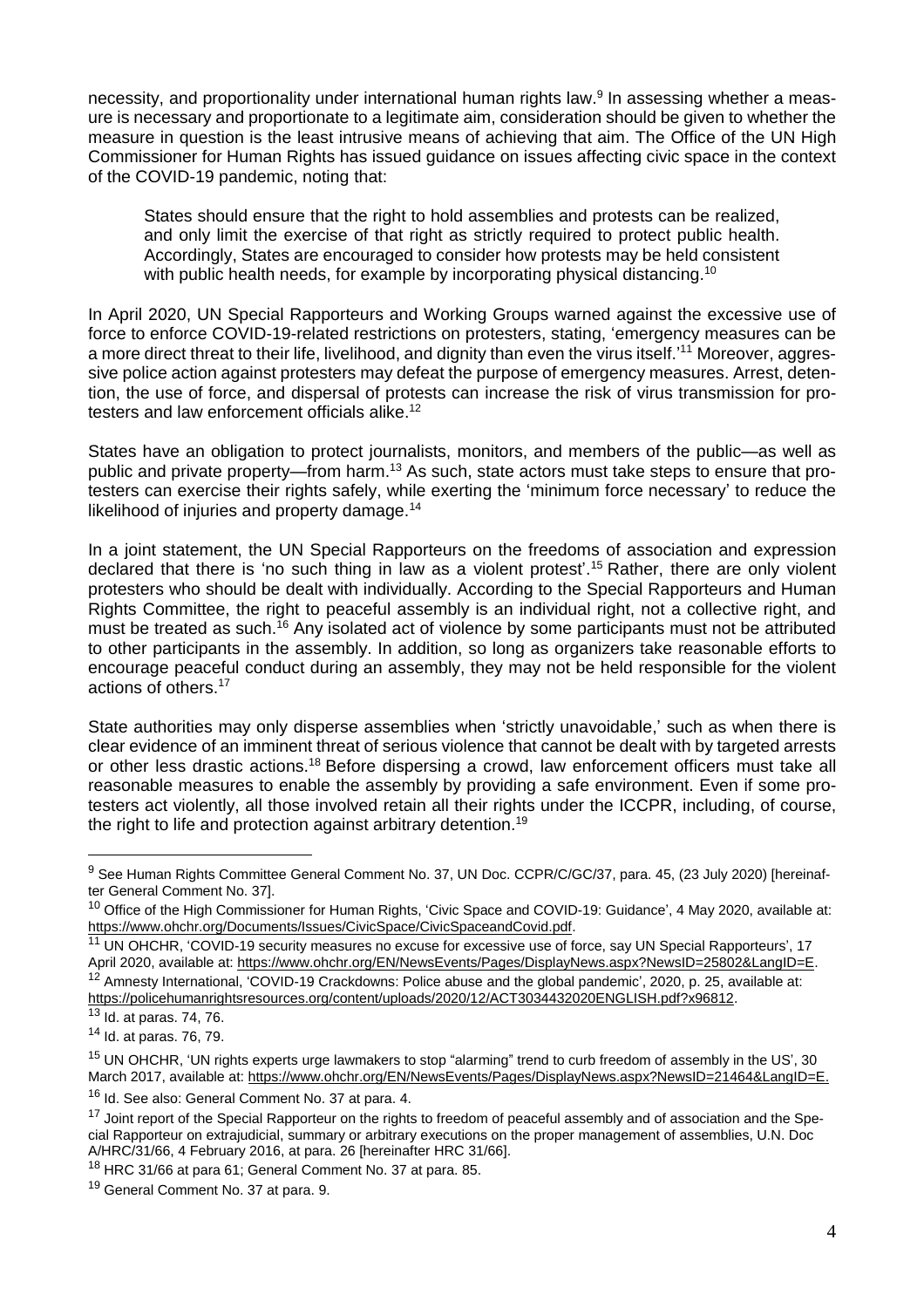Law enforcement officers should only resort to force in 'exceptional' circumstances.<sup>20</sup> Any use of force must only be the minimum amount necessary, targeted at specific individuals, and proportionate to the threat posed.<sup>21</sup> The restrictions on the use of force at assemblies are even more important when police use lethal force, including the use of firearms. When policing an assembly, firearms may only be used when strictly necessary to counter an imminent threat of death or serious injury.<sup>22</sup>

Rubber bullets can also be deadly. The *OHCHR Guidance on Less Lethal Weapons in Law Enforcement* states that 'kinetic impact projectiles should generally be used only with the aim of striking the lower abdomen or legs of a violent individual and only with a view to addressing an imminent threat of injury to either a law enforcement official or a member of the public.<sup>'23</sup> Rubber bullets should not be used as a general tool to disperse protesters, nor should they be fired indiscriminately into a crowd.<sup>24</sup>

Tear gas and other 'area weapons' also pose risks to protesters and should only be used in response to widespread violence with the sole purpose of dispersal and as a measure of last resort after giving an audible warning and providing reasonable time for protesters and bystanders to vacate the area.<sup>25</sup> Tear gas cartridges and canisters may not be aimed at individuals or used in confined spaces.<sup>26</sup> Their use on a person who is already restrained amounts to a violation of the prohibition against torture or other cruel, inhuman or degrading treatment under international law.

According to the Human Rights Committee, states should 'consistently promote a culture of accountability for law enforcement officials during assemblies.<sup>27</sup> As such, it is essential that police receive adequate training to facilitate assemblies. Law enforcement officers must understand the legal framework governing assemblies, their obligation to enable peaceful assemblies, and the importance of political assemblies in a rights-respecting society. They should receive training on proper techniques to manage crowds and how to avoid escalation while responding to violence by protesters.<sup>28</sup> Any use of force must be investigated to determine whether the force was necessary and proportionate.<sup>29</sup> States have 'an obligation to investigate effectively, impartially and in a timely manner any allegation or reasonable suspicion of unlawful use of force or other violations by law enforcement officials ... in the context of assemblies'.<sup>30</sup>

In March 2020, the UN High Commissioner for Human Rights urged all states to release 'every person detained without sufficient legal basis, including political prisoners, and those detained for critical, dissenting views' in response to the COVID-19 pandemic.<sup>31</sup> By continuing to detain protest leaders despite high infection rates and overcrowding in prisons, the Thai government is unnecessarily putting their lives at grave risk.

<sup>20</sup> HRC 31/66 at para. 57.

 $21$  Id. at paras. 57-58.

<sup>&</sup>lt;sup>22</sup> General Comment No. 37 at para 88; HRC 31/66 at para. 59. See also: Basic Principles on the Use of Force and Firearms by Law Enforcement Officials, principles 9 and 14; Amnesty International, Dutch Section, 'Use of Force: Guidelines for the implementation of the UN Basic Principles on the Use of Force and Firearms by Law Enforcement Officials', August 2015, section 2, available at: [https://www.amnesty.org.uk/files/use\\_of\\_force.pdf,](https://www.amnesty.org.uk/files/use_of_force.pdf) [hereinafter Amnesty International, 'Use of Force'].

<sup>&</sup>lt;sup>23</sup> United Nations Human Rights Guidance on Less Lethal Weapons in Law Enforcement, para. 7.5.8, available at: [https://www.ohchr.org/Documents/HRBodies/CCPR/LLW\\_Guidance.pdf](https://www.ohchr.org/Documents/HRBodies/CCPR/LLW_Guidance.pdf) [hereinafter Guidance on Less Lethal Weapons].

<sup>&</sup>lt;sup>24</sup> Amnesty International, 'Use of Force', section 7.4.2.

 $25$  Id. at para. 87.

<sup>26</sup> Guidance on Less Lethal Weapons, paras. 7.3.6-8.

<sup>&</sup>lt;sup>27</sup> General Comment No. 37 at para. 89.

<sup>28</sup> HRC 31/66 at para. 42.

<sup>29</sup> General Comment No. 37 at para. 91.

<sup>30</sup> Id. at para. 90.

<sup>&</sup>lt;sup>31</sup> UN High Commissioner for Human Rights Michelle Bachelet, 'Urgent action needed to prevent COVID-19 "rampaging through places of detention"', 25 March 2020, available at: [https://www.ohchr.org/EN/NewsEvents/Pages/Dis](https://www.ohchr.org/EN/NewsEvents/Pages/DisplayNews.aspx?NewsID=25745&LangID=E)[playNews.aspx?NewsID=25745&LangID=E.](https://www.ohchr.org/EN/NewsEvents/Pages/DisplayNews.aspx?NewsID=25745&LangID=E)